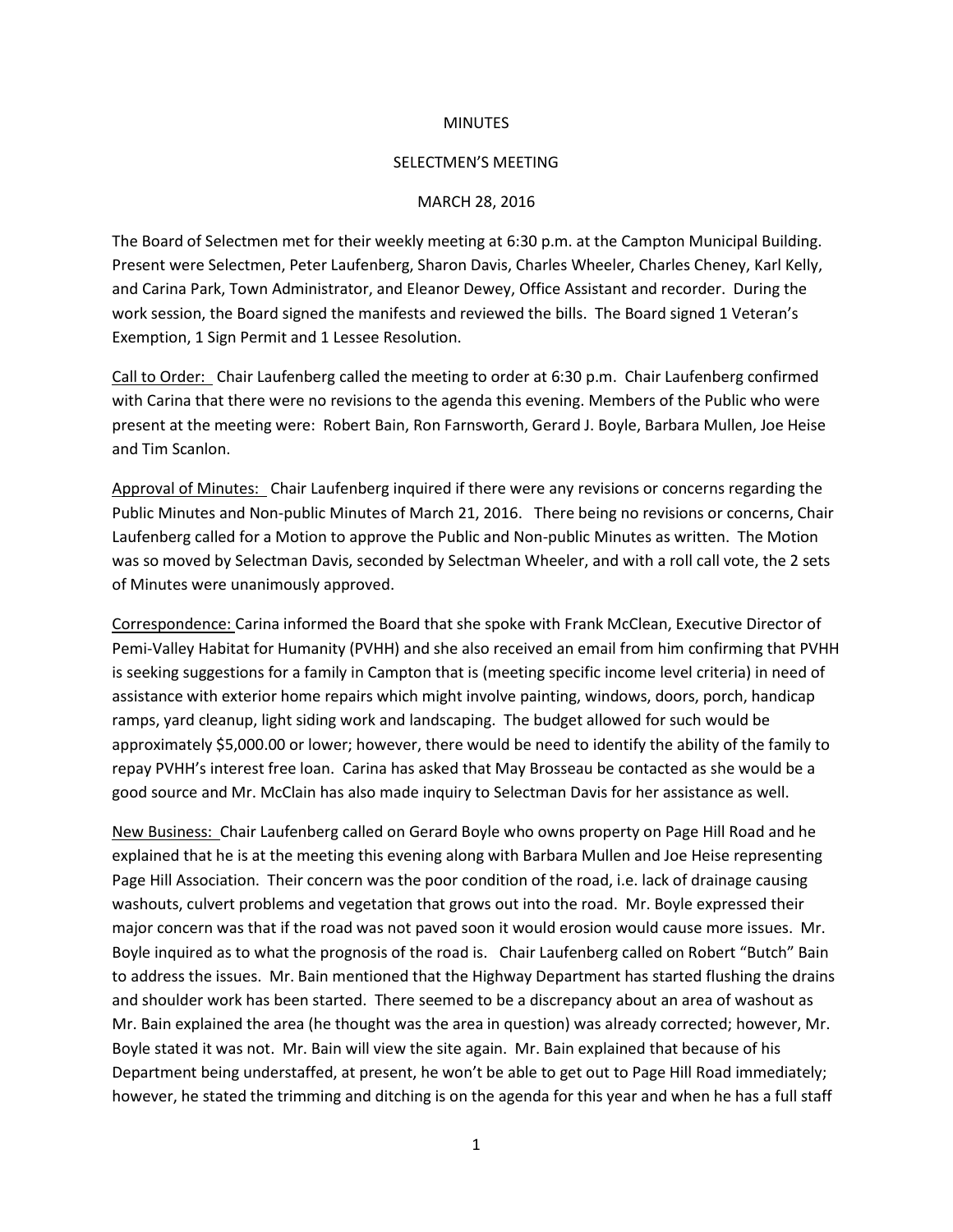in April he anticipates his crew can start the work. As far as paving, the Board explained that the paving schedule for this year has already been established. It was explained that the time for Page Hill Association to address the paving with the Road Agent and the Board is when the Highway Department's Proposed 2017 Budget is on the Selectmen's agenda and there are two budget hearings for the public to attend to address concerns. The Board suggested Mr. Boyle contact Carina Park, Town Administrator in early October, 2016, to get the exact dates. Mr. Boyle thanked the Board for their time and assistant.

Old Business: Chair Laufenberg called on Tim Scanlon regarding the 2016 Planning Board reappointment. Chair Laufenberg explained that the Board is meeting with all appointees and reappoints for vacancies in all Departments and Mr. Scanlon's appointment is up for re-appointment this year. Chair Laufenberg explained that is the reason why Mr. Scanlon was asked to appear this evening. The Board made inquiries as to why Mr. Scanlon was interested in the vacancy, his views on a CIP and views regarding encouraging development (including large development) and new businesses in the Town. After discussion, the Board unanimously agreed to sign Mr. Scanlon's re-appointment this evening. Carina explained that Mr. Scanlon's next step is to take the appointment to the Town Clerk's Office so that he can be sworn in. The Board thanked Mr. Scanlon for coming in this evening.

New Business: Chair Laufenberg continued the meeting by acknowledging the Notice of Insufficiency Petition received pertaining to the condition of specified dirt roads in the vicinity of Bog Road and Beech Hill Road. Selectman Davis reminded the Board that back in February, Mr. Bain requested that the Board authorize an early road ban due to the warm climate conditions this year. The Board did not give permission for an early ban. With this in mind, Selectman Davis expressed that this decision hindered the dirt road conditions in the questioned area. She further expressed the need to stop micro managing. Chair Laufenberg then called on Robert "Butch" Bain regarding this matter. Mr. Bain explained that his staff has been out working on the roads in question and while it is still too early to grade, stone and gravel and raking has been done. His crew has worked on Easter Sunday and repairs have been made and a plan has been implemented and documented for further plans for maintenance issues. Mr. Bain stated that Fire Chief Dan Defosses has driven the roadways in questions and has confirmed, in writing, that fire apparatus would be capable of getting to an emergency without hindrance due to road conditions. Fire Chief Defosses also stated that if he or his staff comes across a section of roadway that is impassible with fire apparatus, it is the Fire Department's practice to immediately notify the Road Agent. Discussion ensued, i.e. road ban, signage, the adopting of a Bad Weather Policy and questioning the term "insufficiency" and the lack of "insufficiencies" being specifically identified, and addressing the "entirety" of certain dirt roads being brought up to safe conditions. Selectman Cheney expressed that the Road Agent is doing a good job and he did not feel that the Road Agent is being micro managed. After discussion, the Board concurred that the Notice of Insufficiency Petition demands have been met with plans for the implementation of a Bad Weather Policy, addressing and repairing has been performed (with documentation of those repairs) and future maintenance plans, in writing, have been created. Notice will be given, in writing, to the Campton Citizens for Safe Roads regarding compliance of the Town in response to the Petition. Also, concerned individuals have the opportunity to attend the preliminary budget hearings in early October/November